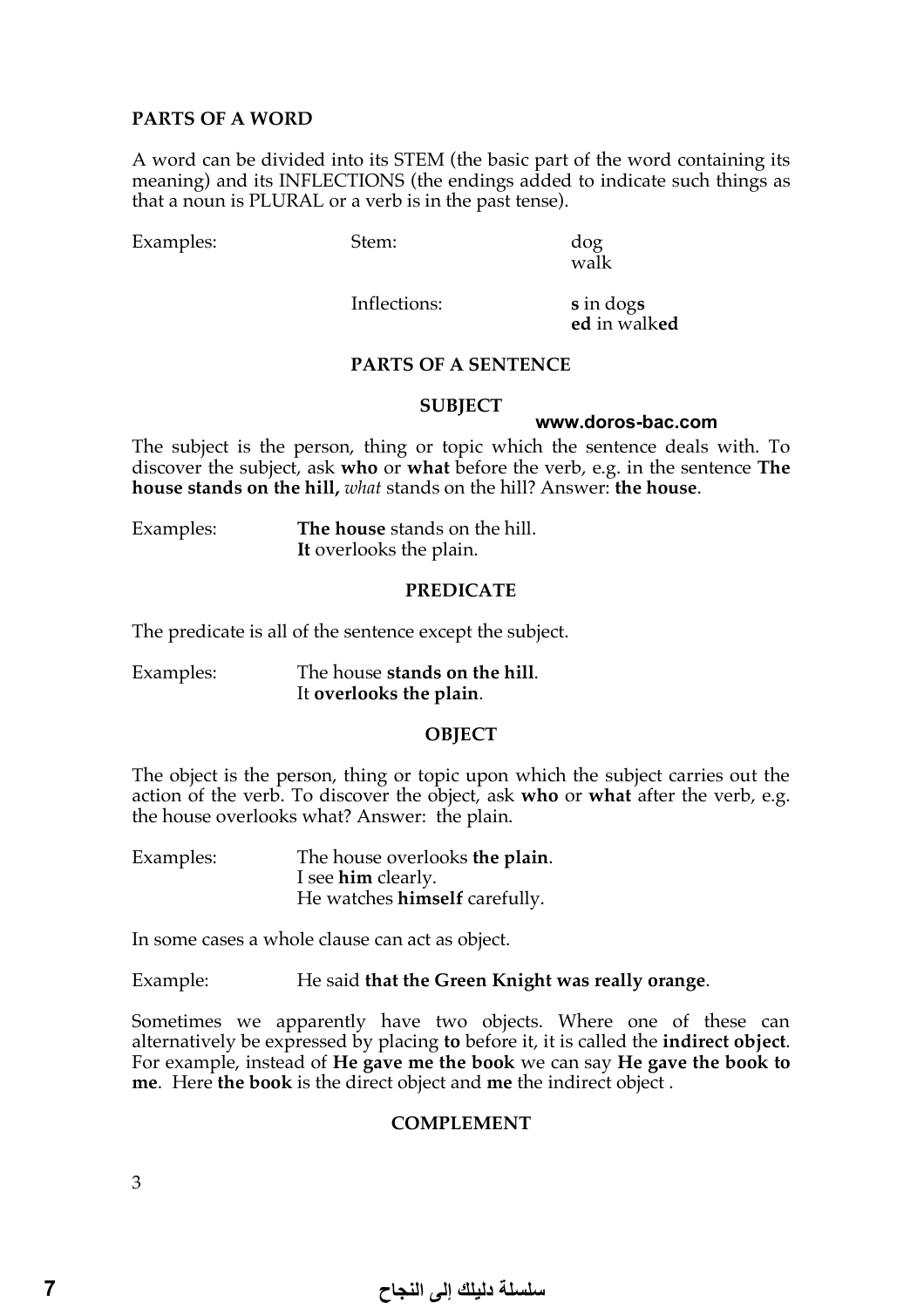After the verb **to be** there is no object since the noun which follows refers to the same thing as that which precedes the verb (the subject). The noun following the verb **to be** is called the complement.

Examples: I am **a man**. This is **the question**.

> **CLAUSE www.doros-bac.com**

There are two kinds of clauses: **principal** (or main) clauses, and **subordinate** (or dependent) clauses.

# **Principal Clauses**

A group of words which includes a subject and a finite verb and makes a complete statement.

Examples: **I am a man. The house stands on the hill.**  When I come home, **I will let the cat in.**

The following are **not** principal clauses because they do not make a complete statement which can stand by itself:

> **Which is a problem That the house is standing on the hill When I come home The house which stands on the hill**

# **Subordinate Clause**

A group of words which includes a finite or non-finite verb but does not make a statement which stands by itself.

Examples: **As soon as the Green Knight entered the room** all were astounded. He said **that the Green Knight was really orange.** The house, **which stands on the hill,** is empty.

Subordinate clauses can be classified according to their function:

# **Adverbial Clause**

Example: **As soon as the Green Knight entered the room**, all were astounded.

In this sentence the clause fulfills the same function as an adverb such as **immediately** in the sentence **immediately all were astounded**.

# **Noun Clause**

4

# سلسلة دليلك إلى النجاح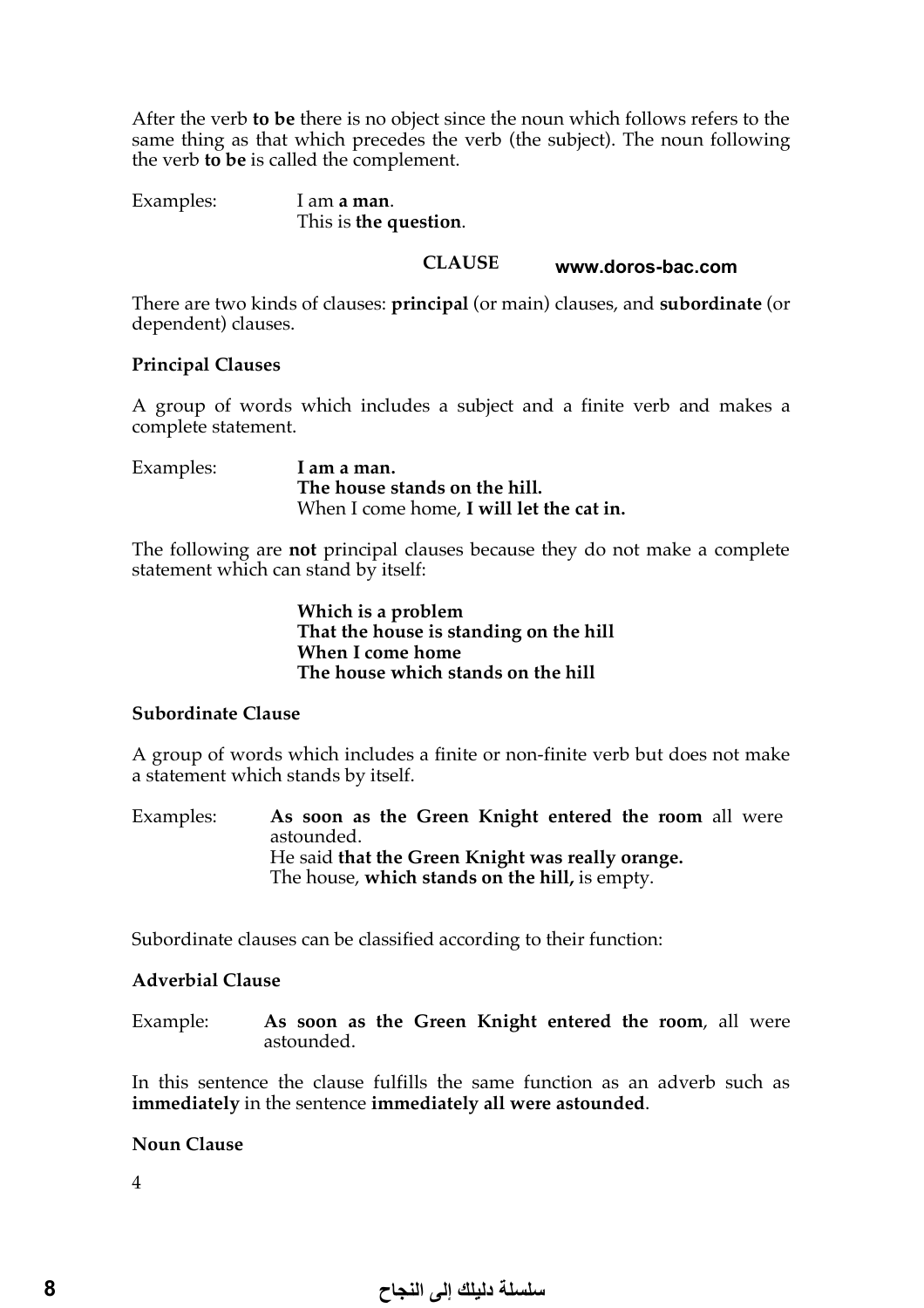#### **www.doros-bac.com**

Example: He said **that the Green Knight was really orange.**

The clause fulfills the same function as a noun such as **the words** in **He said the words.**

# **Relative Clause**

Example: The house, **which stands on the hill,** is empty.

Relative clauses are adjectival in nature. The clause fulfills the same role as an adjective such as **high-placed** in the sentence **The high-placed house is empty.**

Clauses can also be classified by whether they contain a finite verb.

# **Finite Clause**

A finite clause contains a finite verb and, usually, a subject. It can be a principal clause or a subordinate clause.

### Examples: **They say nice things about you**. (principal clause) **When they say nice things about you** they are not lying. (subordinate clause)

## **Non-Finite Clause**

A non-finite clause contains a non-finite verb but does not contain a finite verb and cannot stand alone. A non-finite clause cannot be a principal clause. Nonfinite verbs include participles and infinitives .

Examples: **Singing and dancing,** he moved slowly up the aisle. He gave me an invitation **to bring you to the party. Having eaten all the cakes**, he began to consume the biscuits. **Filled with joy,** he left the room.

# **PHRASE**

A phrase is group of words **without** a verb.

Examples: It is **on the hill.**  He went **over the sea.**

# **PARTS OF SPEECH**

Examples:

house noun<br>The house article The house stands firmly

 $article + noun$ The house stands<br>The house stands firmly article + noun + verb + adverb<br>article + noun + verb + adverb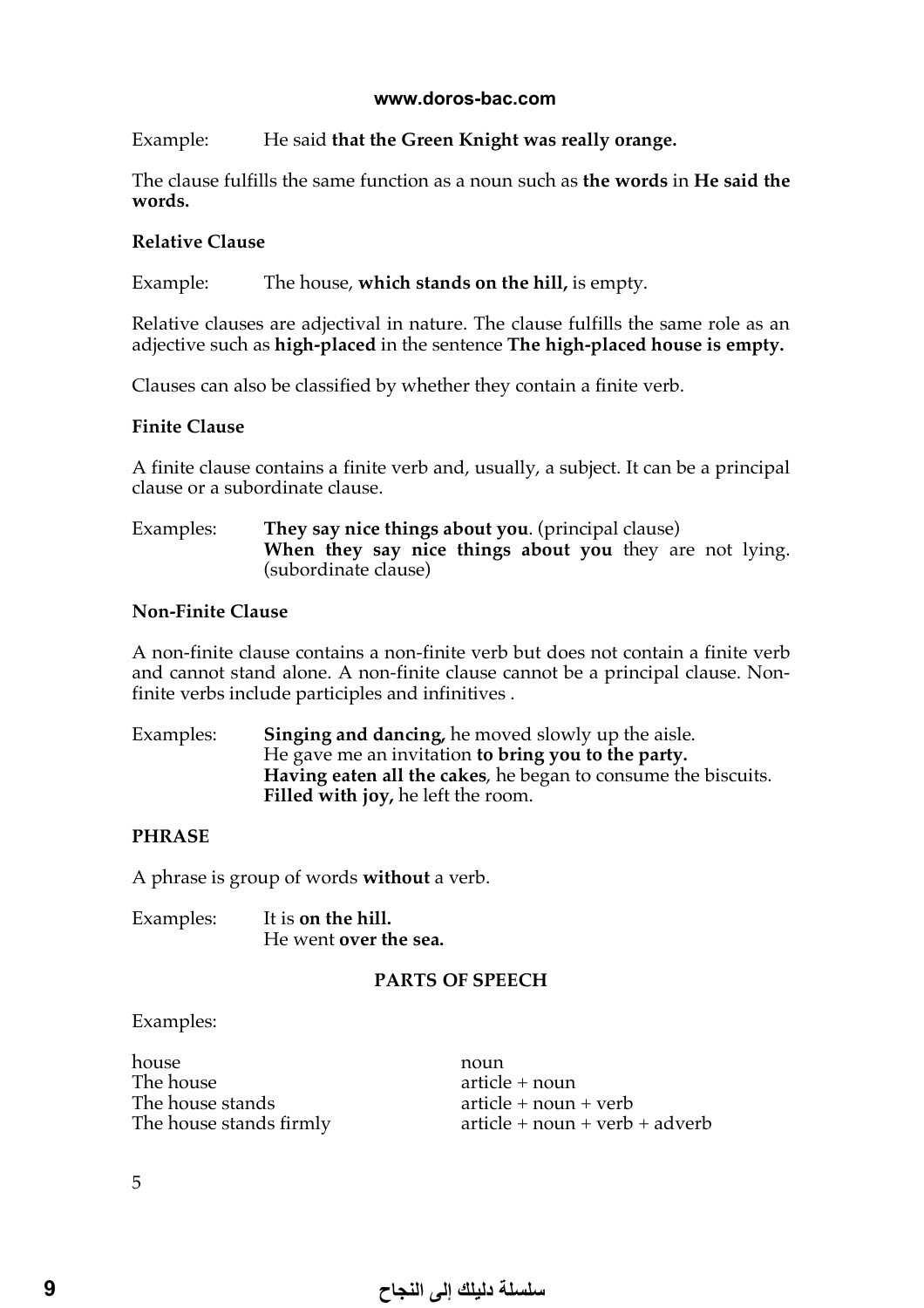| The house stands firmly on the hill                                                  | $article + noun + verb + adverb$                                                     |
|--------------------------------------------------------------------------------------|--------------------------------------------------------------------------------------|
| The empty house stands on the hill                                                   | $preposition + article + noun$<br>$article + adjective + verb + adverb + +$          |
| It stands on the hill                                                                | preposition + article + noun<br>$pronoun + verb + preposition + article$<br>$+$ noun |
| Since it stands on the hill it overlooks conjunction + pronoun + verb +<br>the plain | preposition + article + noun +<br>$pronoun + verb + article + noun$                  |

## **NOUN**

Nouns can be thought of as 'names'; they denote things, people, abstract ideas.

| Examples: | The <b>house</b> is old.      |                   |
|-----------|-------------------------------|-------------------|
|           | A king was here.              |                   |
|           | Virtue is its own reward.     |                   |
|           | <b>Accidents</b> will happen. | www.doros-bac.com |

## **ARTICLE**

The articles are: **the**, **a**, **an**. **The** is called the **definite article**; **a** (and **a**n) is called the **indefinite article**.

## **VERB**

A verb is a "doing word". It expresses the carrying out of an action. With an active verb this action is carried out by the subject.

| Examples: | It stands.                                    |
|-----------|-----------------------------------------------|
|           | l am.                                         |
|           | He adjudicates between the parties concerned. |
|           | Alfred <b>burnt</b> the cakes.                |

With a passive verb the action is carried out upon the subject:

Examples: The cakes **were burnt** by Alfred. The Bible **is read** in many languages.

Verbs have various qualities:

#### **Tense**

This is the feature of the verb indicating when the action took place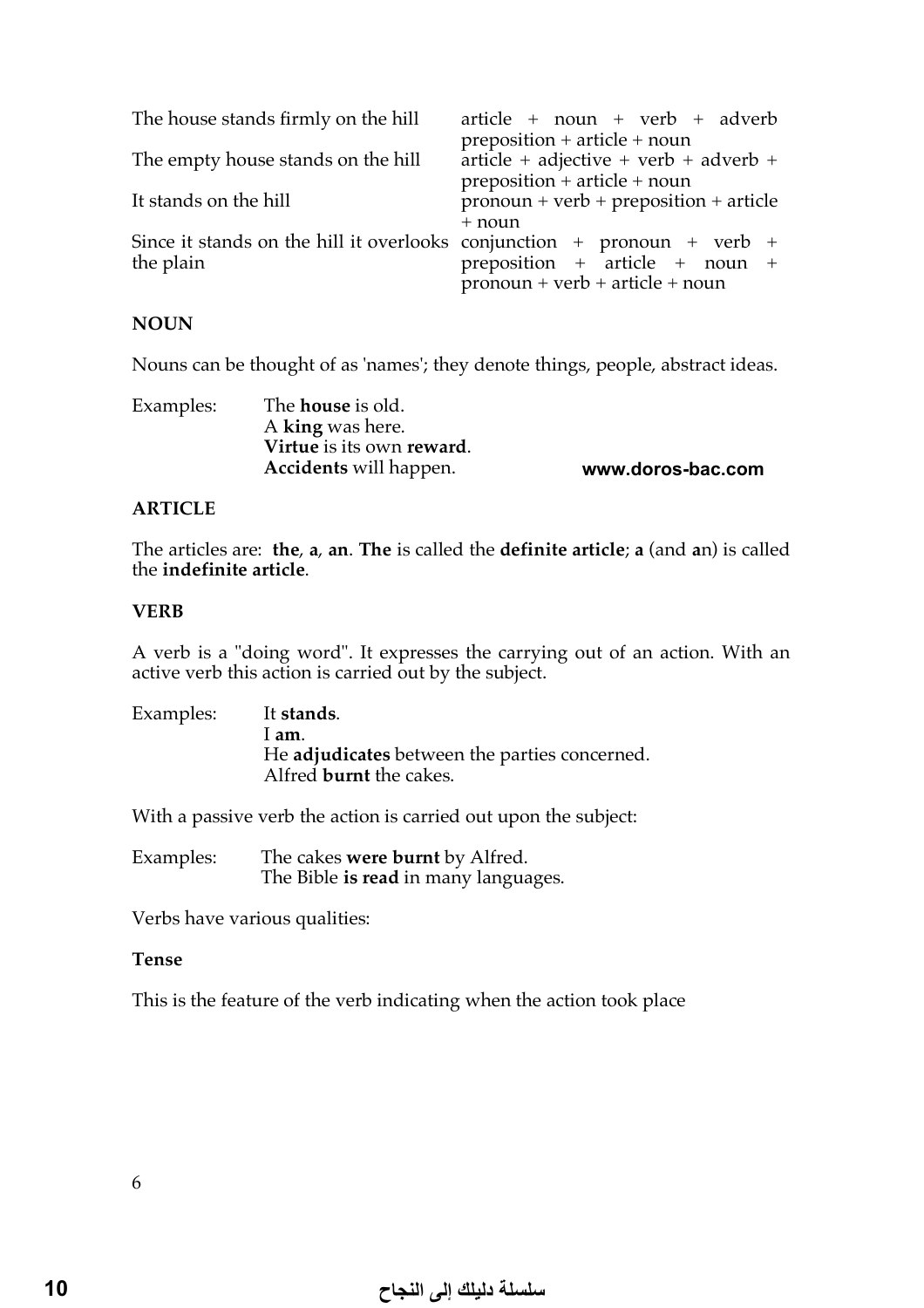| Examples: | Present tense:       | It stands     |
|-----------|----------------------|---------------|
|           | Past Tense:          | It stood      |
|           | <b>Future Tense:</b> | It will stand |

### **Aspect**

This is the feature of the verb which indicates whether the action is was or will be a completed one or a continuous one. If the verb is unmarked as to whether it is completed, 'perfect' or continuous, 'progressive', it is called **simple**. Hence we can draw up the following scheme:

| It stands           |
|---------------------|
| It stood            |
| It will stand       |
| It has stood        |
| It had stood        |
| It will have stood  |
| www.doros-bac.com   |
| It is standing      |
| It was standing     |
| It will be standing |
|                     |

The present perfect is often know simply as the **perfect** and the past perfect is sometimes called the **pluperfect** .

#### **Voice**

In English we have the active and the passive voice. In the active voice the subject carries out the action of the verb; in the passive the action of the verb is carried out upon the subject.

| Examples: | Active:  | I place     |
|-----------|----------|-------------|
|           | Passive: | I am placed |

A full complement of passive verbs exists in English. The passive is formed with the appropriate tense of the verb **to be** and the past participle.

| Examples: | <b>Present Progressive Passive:</b> | I am being placed |
|-----------|-------------------------------------|-------------------|
|           | Past Perfect Passive:               | I had been placed |
|           | <b>Future Perfect Passive:</b>      | I will be placed  |

#### **Mood**

There are three moods in English.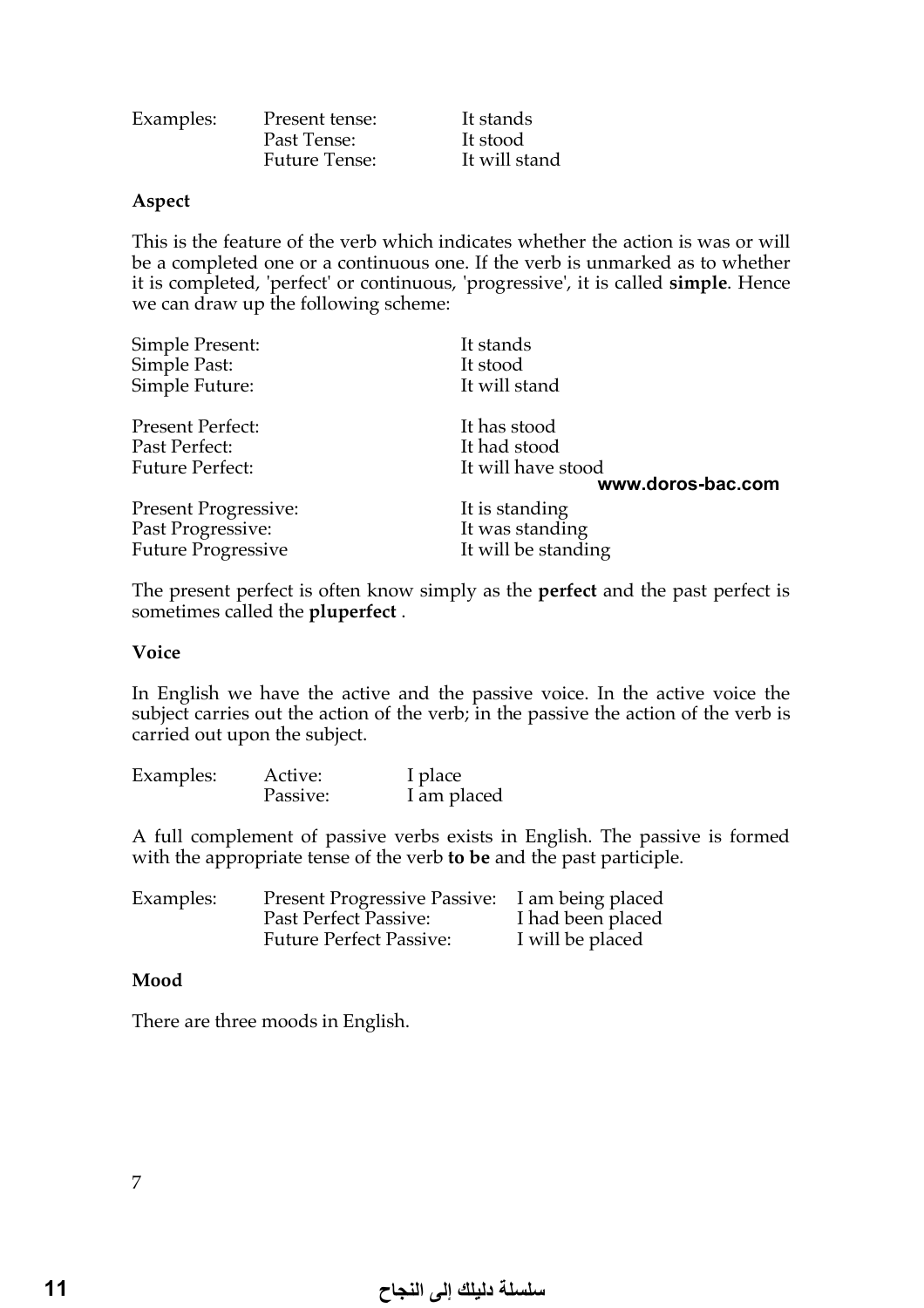# **1. Indicative:**

The **indicative** mood is the normal one in present-day English (PE):

Example: I was going to the pictures

# **2. Subjunctive:**

The subjunctive mood is much rarer in PE; it expresses a hypothetical action.

Examples: If I were going to the pictures. I wish I were going to the pictures.

# **3. Imperative:**

The **imperative** mood expresses an order.

Example: Go to the pictures.

## **Finite and Non-Finite Verbs**

# **www.doros-bac.com**

Verbs are either **finite** or **non-finite.** Non-finite verbs do not include any indication of tense. One kind of non-finite verb is the **infinitive**. The infinitive is the basic form of the verb. It is often combined with **to** as in **I am going to stand here**. However the infinitive is not always preceded by to: in the sentence **I will stand** the infinitive is **stand**. Combined with **will** the infinitive **stand** makes the finite (future tense) verb **will stand**. Other non-finite parts of the verb are the participles. The present participle is the form of the verb used in constructions like:

> I am **going**. He is **combing** his hair. They are **developing** rapidly.

The same form of the verb can also be used as a noun (in which case it is called a **gerund** or **verbal noun**:

Examples: Developing is not easy. Walking is pleasant in the summer.

or as an adjective (in which case it is called a **gerundive** or **verbal adjective**:

Examples: The third world is made up of the **developing** countries. She is a **growing** child.

The **past participle** is used in constructions like:

I have **walked**. She has **grown**. It has **developed** into a major argument.

8

# سلسلة دليلك إلى النجاح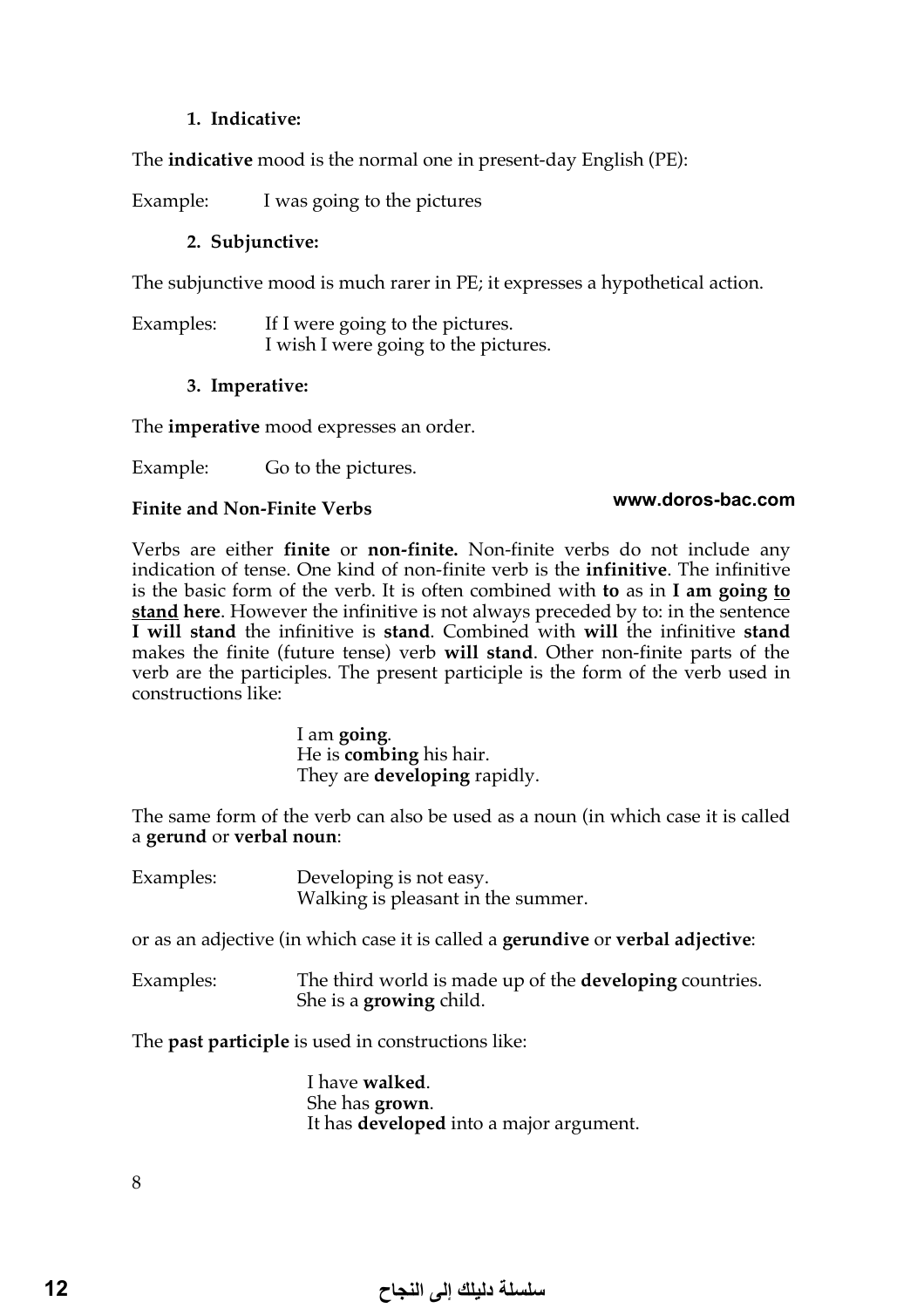This form is often the same in PE as the past tense (cf. I walked) but not always (cf. I grew). This also appears as an adjective:

## A **grown** man

## **ADVERB**

An adverb modifies a verb; it indicates how the action of a verb is carried out.

Examples: The house stands **firmly**. She speaks **well**. He dresses **beautifully**.

It can also modify an adjective or another adverb.

The house is **very** firm. She answered **most** considerately. **www.doros-bac.com**

#### **PREPOSITION**

A preposition connects a noun (with or without an article) or a pronoun to some other word. Prepositions are the "little words of English".

| Examples: | It stands on hills.                    |
|-----------|----------------------------------------|
|           | The swagman jumped into the billabong. |
|           | England is <b>over</b> the sea.        |
|           | She told the good news to him.         |

#### **ADJECTIVE**

An adjective qualifies a noun; it describes the attributes of a noun.

| Examples: | The house stands on the <b>high</b> hill.           |  |  |
|-----------|-----------------------------------------------------|--|--|
|           | Precious purple prose provokes profound professors. |  |  |

#### **PRONOUN**

Pronouns take the place of nouns.

Examples: **It** stands on the hill. I see **myself**. The house **which** stands on the hill overlooks the plain. **That** stands on the hill. **What** stands on the hill?

There are a number of different kinds of pronouns:

### **Personal Pronouns**

These are divided into "persons" as follows: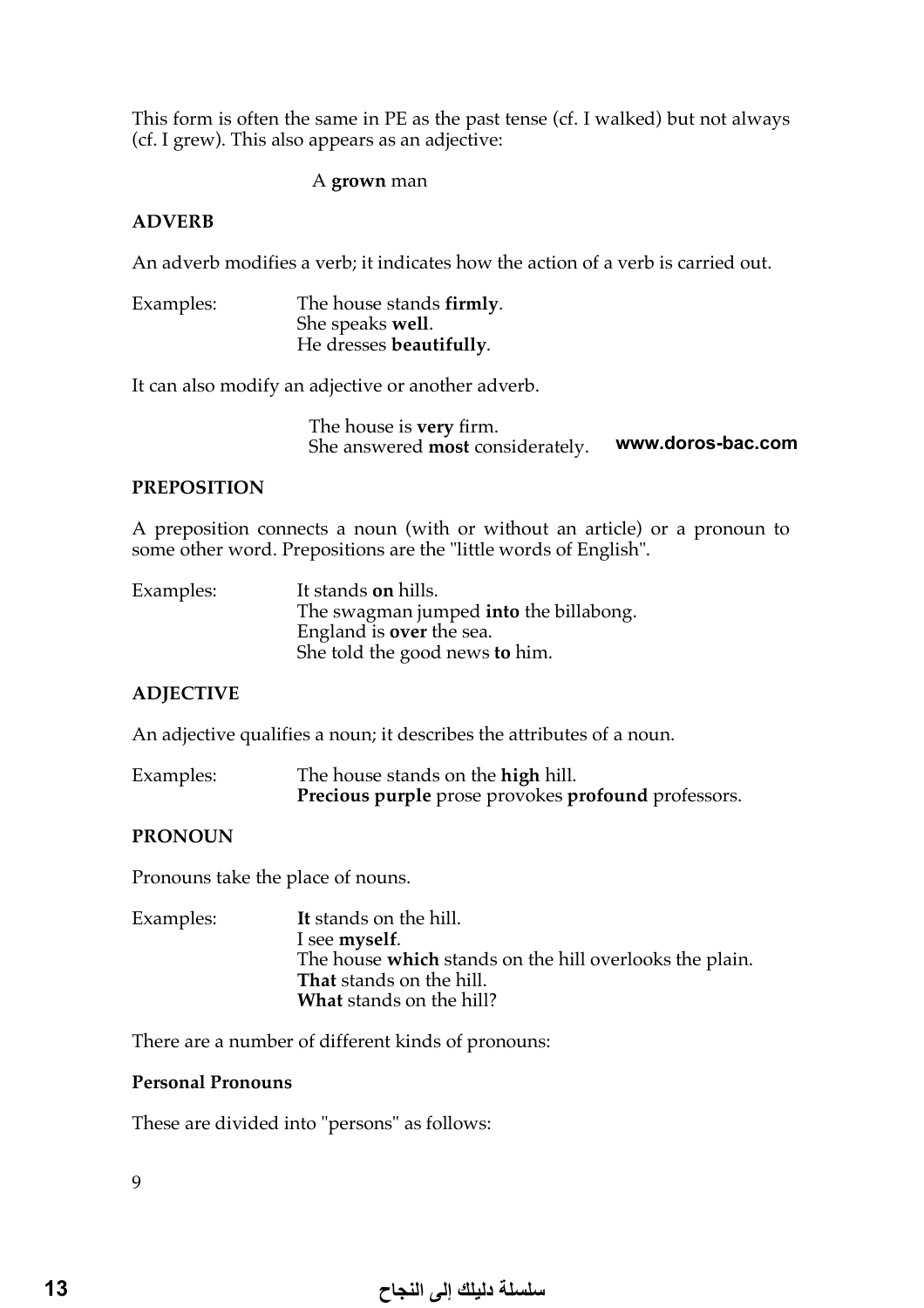|               | Singular                  |      | Plural |
|---------------|---------------------------|------|--------|
| First person  |                           | we   |        |
| Second person |                           | you  |        |
| Third person  | you (thou)<br>he, she, it | they |        |

The personal pronouns also include the **reflexive** and **emphatic** pronouns. These are the same in form but different in function. They are **myself, himself, themselves** etc.

| Examples: | Reflexive: | I see myself.<br>People help themselves.                                    |
|-----------|------------|-----------------------------------------------------------------------------|
|           | Emphatic:  | I think <b>myself</b> that it is wrong.<br>They themselves want to stay on. |

#### **Relative Pronouns**

#### **www.doros-bac.com**

People Things<br>who, that which, that Subject who, that which, that Which, that Object which which, that  $\frac{1}{2}$ whom, that which, whose whose Possessive

These are used in relative clauses such as:

The relative pronouns are as follows:

| Examples: | This is the man who saw me.<br>This is the man whom I saw. |
|-----------|------------------------------------------------------------|
|           |                                                            |
|           | This s the man <b>whose</b> house I saw.                   |
|           | This is the man <b>that</b> I saw.                         |
|           | This is the house that Jack built.                         |

### **Demonstrative Pronouns**

- These are: This these That those
- Examples: **This** is the house. **That** is the question.

They are also used as demonstrative adjectives:

| Examples: | This man is green. |
|-----------|--------------------|
|           | That house is red. |

# **Interrogative Pronouns**

These are used in questions:

e Things Subject who who what, which